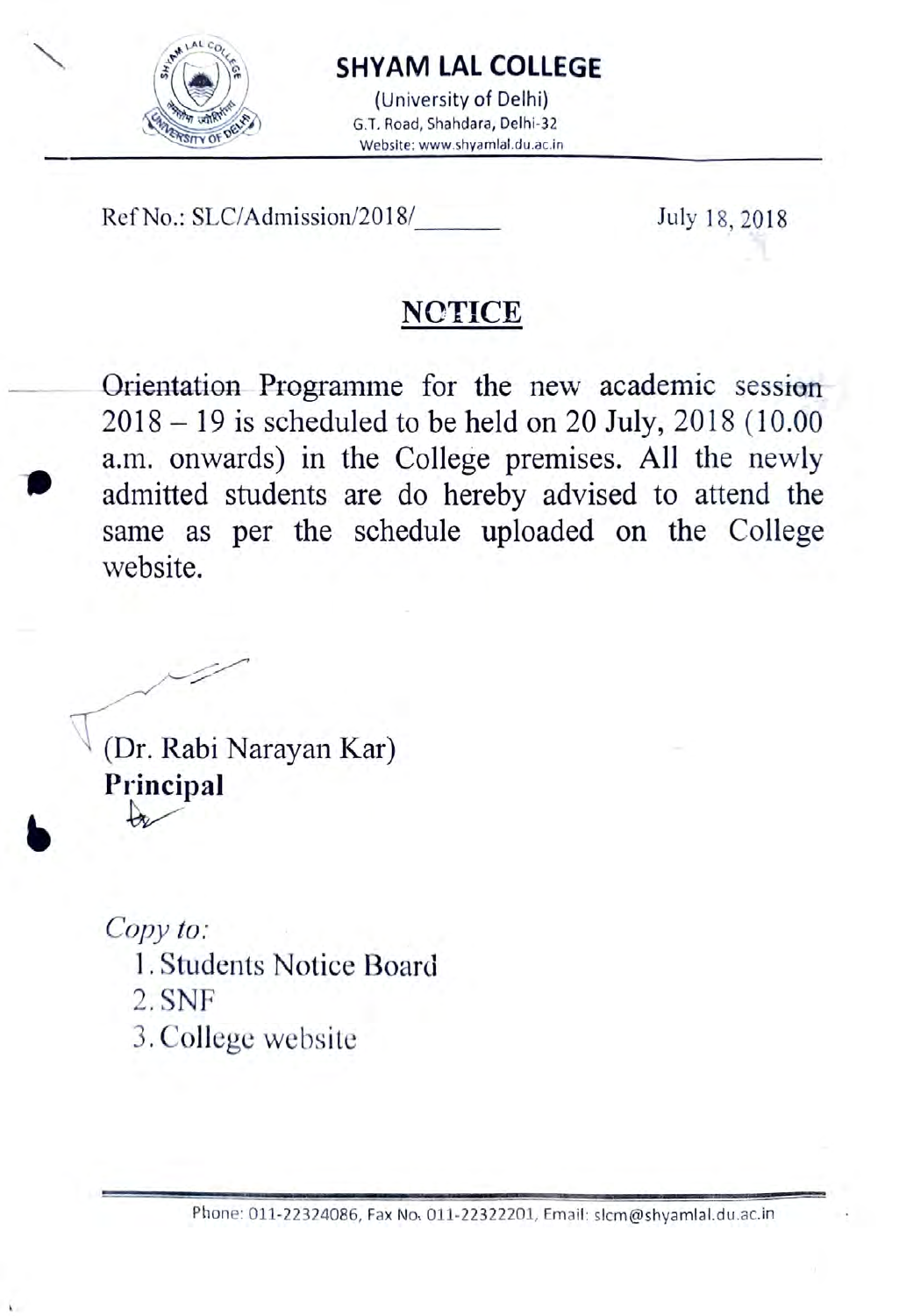

### SHYAM LAL COLLEGE

(University of Delhi)  $\frac{W}{W}$  with  $W$  is  $G$ . T. Road, Shahdara, Delhi-32 Website: www.shyamlal.du.ac.in

Ref No.: SLC/Admission/2018/ July 18, 2018

#### **NOTICE**

All the Teacher-in-Charges are hereby informed that Orientation Programme will be conducted by them in their respective departments on July 20, 2018 as per the schedule given below:

| S.             | Course             | Timings      | Venue                        |
|----------------|--------------------|--------------|------------------------------|
| No.            |                    |              |                              |
| 1              | B.A. (Prog.)       | 10.00 a.m.   | Room No. 101 (New Building)  |
| $\overline{c}$ | B.Com (Prog.)      | $10.15$ a.m. | Room No. 102 (New Building)  |
| 3              | B. Com (H)         | $10.30$ a.m. | Room No. 104 (New Building)  |
| $\overline{4}$ | B.Sc. (Phy. Sc.)   | 10.45 a.m.   | Room No. 10                  |
| 5              | B.A. (H) English   | 11.00 a.m.   | Room No. 107A (New Building) |
| 6              | B.A. (H) Hindi     | $11.10$ a.m. | Room No. 107B (New Building) |
| $\overline{7}$ | B.A. (H) Economics | $11.20$ a.m. | Room No. 108A (New Building) |
| 8              | B.A. (H) History   | 11.30 a.m.   | Room No. 108B (New Building) |
| 9              | B.A. (H) Pol. Sc.  | 11.40 a.m.   | Room No. 109A (New Building) |

All the Teacher-in-Charges are requested to ensure the presence of the entire Faculty of their respective departments so that students will have a fruitful and interactive Orientation Programme.

(Dr. Rabi Narayan Kar) Principal

Phone: 011-22324086, Fax No. 011-22322201, Email: slcm@shyamlal.du.ac.in